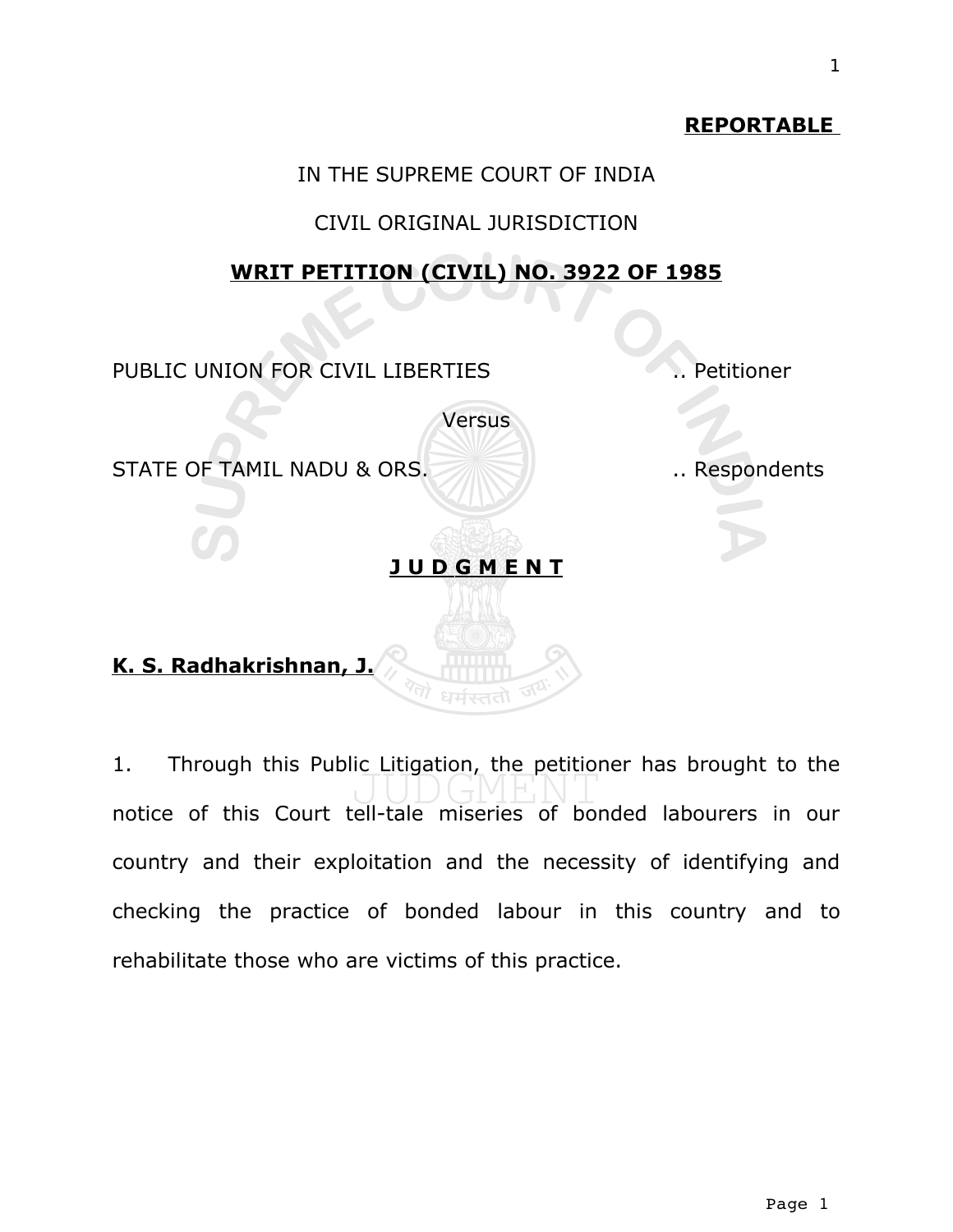2. This Court, while interpreting the provision of the Bonded Labour System (Abolition) Act, 1976, (for short 'the BLS (A) Act) in the light of the constitutional provision like Article 23, The Minimum Wages Act 1948, Contract Labour (Regulation and Abolition) Act 1970, Inter-State Migrant Workmen (Regulation of Employment and Conditions of Service) Act 1979, The Mines Act 1952 gave various directions including the setting up of Vigilance Committees, District Magistrates, etc. for the purpose of identifying and freeing bonded labourers and to draw up a scheme or programme for a better and more meaningful rehabilitation of the freed bonded labourers and to ensure implementation of the BLS (A), Act, 1976. In *Bandhua Mukti Morcha* v. *Union of India* (1984) 3 SCC 161, *Neerja Chaudhary* v. *State of M.P*. (1984) 3 SCC 243 this Court took the view that failure to rehabilitate freed bonded labourers would violate Articles 21 and 23 of the Constitution. In *P. Sivaswamy* v. *State of Andha Pradesh* (1988) 4 SCC 466 this Court held that the grant of financial assistance by the States of Rs.738/- per family of the released bonded labourers was inadequate for rehabilitation. Court held that the States, employers have a duty to rehabilitate the released bonded labourers.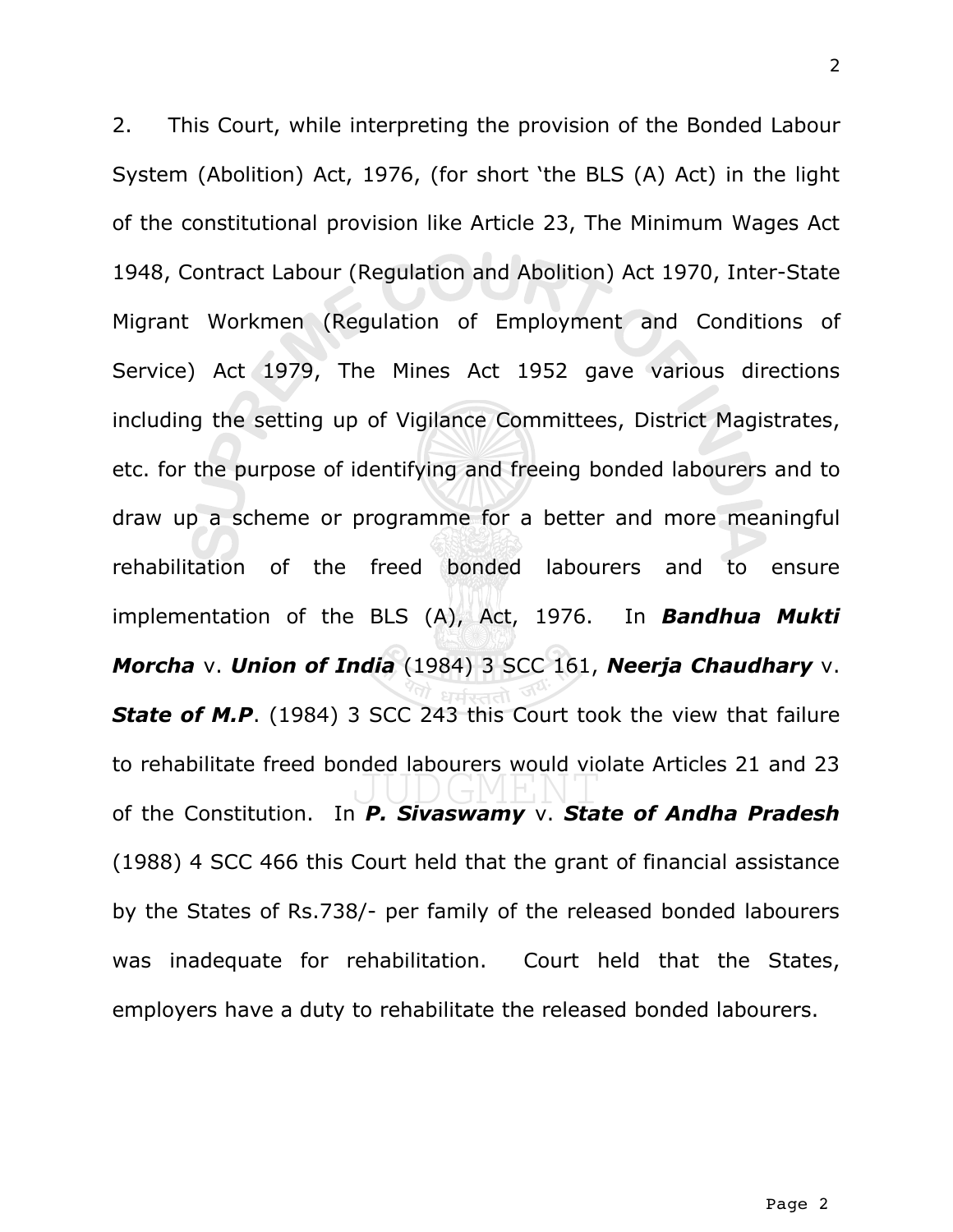3. This Court, dealing while dealing with this case, passed an interim order dated  $13<sup>th</sup>$  May, 1994, (reported in (1994) 5 SCC 116) and gave various directions which are as under:

"(*1*) To identify the bonded labourers and update the existing list of such bonded labourers as well as to identify the villages where this practice is prevalent.

(*2*) To identify the employers exploiting the bonded labourers and to initiate appropriate criminal proceedings against such employers.

(*3*) To extinguish/discharge any existing debt and or bonded liability and to ensure them an alternative means of livelihood.

(*4*) To appoint an independent body such as a local nonpolitical social action group to collect independent information and details of—

(*a*) the prevalence of the exploitative practice of bonded labour and

(*b*) employers or their agents perpetrating the wilful violation of the law by encouraging and abetting the practice of bonded labour.

(*5*) To provide employment to such bonded labourers as agricultural workers at the prescribed minimum wage rate and/or provide the landless bonded labourers with agricultural land, with a view to ensure an alternative means of livelihood.

(*6*) To provide adequate shelter, food, education to the children of the bonded labourers and medical facilities to the bonded labourers and their families as part of a rehabilitation package.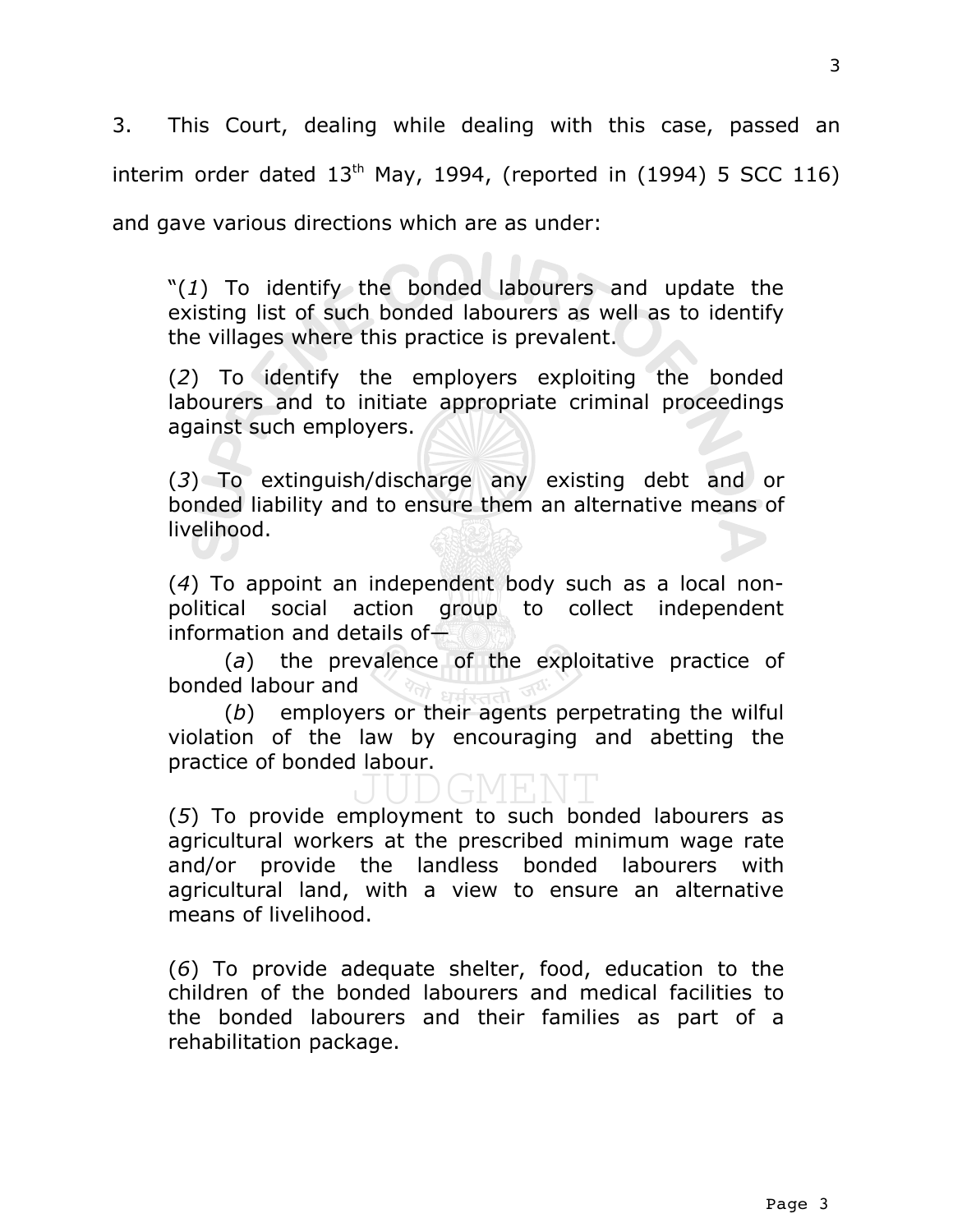(*7*) To ensure—

(*a*) regular inspection by the Labour Commissioner concerned to keep the contractors who have in the past employed bonded labourers under watch,

(*b*) setting up of Vigilance Committees in each district,

(*c*) the District Magistrates concerned to send quarterly reports to the Supreme Court Legal Aid Committee or to any Commissioner appointed by the court for this purpose,

(*d*) the setting up of rural credit facilities such as grameen banks, cooperatives etc. from which short-term interest free loans can be availed without security, since the root cause of bonded labour seems to be the lack of availability of funds (credit through an institutional network).

(*8*) To initiate criminal prosecution against the contractors/employers or their agents who engage bonded labour and employ children below the age of 14 without adequate monetary compensation by paying wages below the minimum wage rate, as prescribed under the Minimum Wages Act. धर्मस्ततो

(*9*) To initiate criminal prosecution against those employers, contractors or their agents who make part payment of wages by way of Khesri dal which is known to cause permanent disability — lathyrites.

**2.** With specific reference to the State of Madhya Pradesh, this Hon'ble Court gave the following additional directions:

(*i*) To provide data to this Hon'ble Court in respect of prosecutions launched against various employers already identified in proceedings before this Hon'ble Court as having employed bonded labourers in the context of Harwaha System.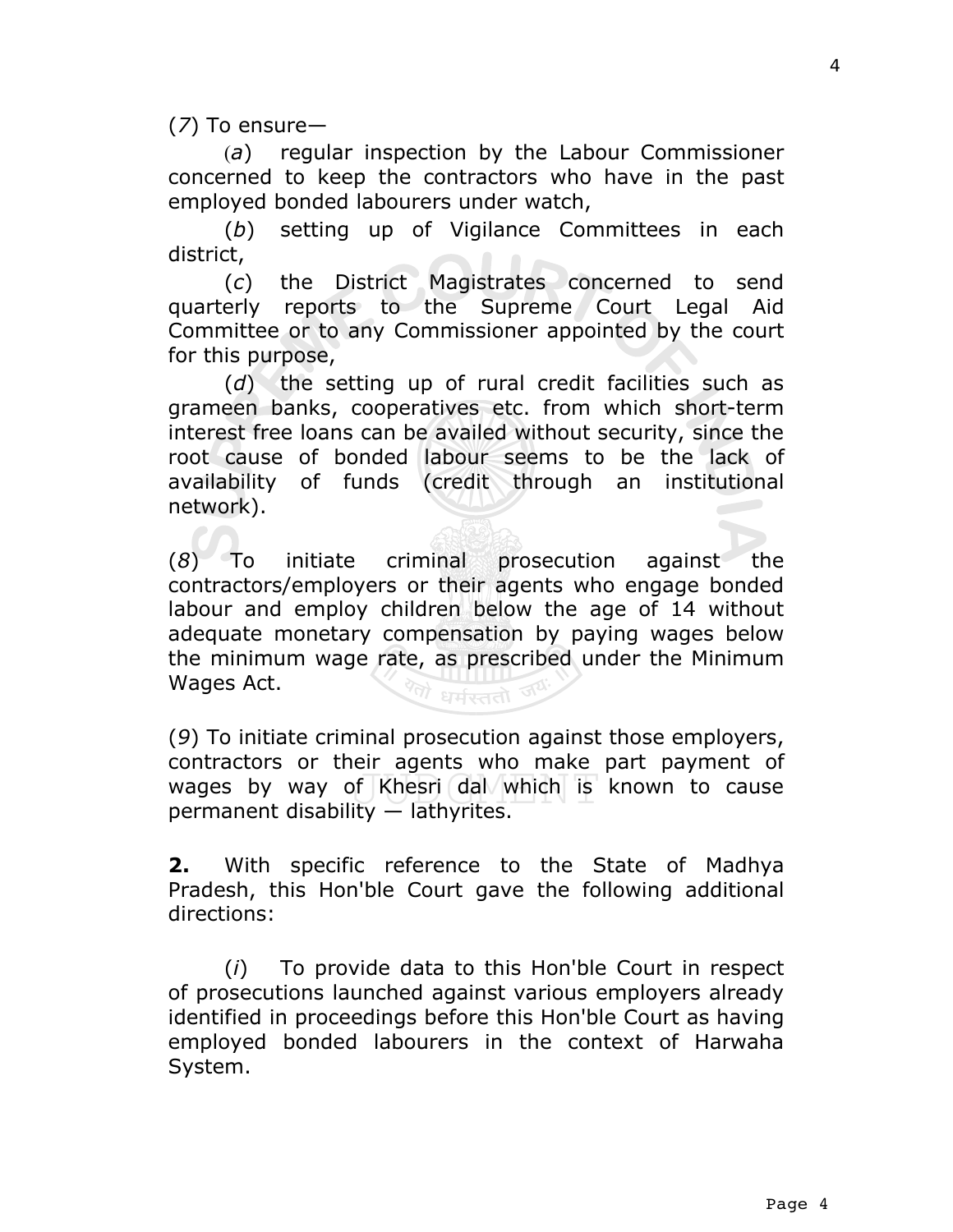(*ii*) To investigate and provide data to this Hon'ble Court in respect of the fate of those bonded labourers identified and allegedly freed from the Harwaha System.

(*iii*) To report the present extent of cultivation of Khesri dal within Rewa and Satna districts as well as such other districts in which it may also be cultivated.

(*iv*) To report the steps taken by the State Government to prohibit the cultivation and consumption of Khesri dal.

(*v*) To report the fate of persons already identified as suffering from lathyrites and the steps taken by the State Government to provide free medical aid and facilities to such persons.

(*vi*) To provide the steps taken, if any, for the rehabilitation of bonded labourers freed from the Harwaha System and the rehabilitation of persons suffering from lathyrites within the State of Madhya Pradesh."

**3.** All the State Governments should issue directions forthwith to the Collector and District Magistrate of each district for making the necessary compliance. We also direct that all the State Governments would file a detailed report supported by an affidavit of a Senior Officer indicating the manner and the extent to which these directions have been complied with and also indicating therein the programme drawn up for full implementation of these directions. The report of the State Governments should also contain the detailed information required to be furnished in accordance with these directions. These reports be filed by each State Government by the end of August 1994. The matter be listed in the first week of September 1994.

**4.** The Registry to ensure that a copy of this order is made available to each State Government through their standing counsel, in addition to Mr Kapil Sibal, Senior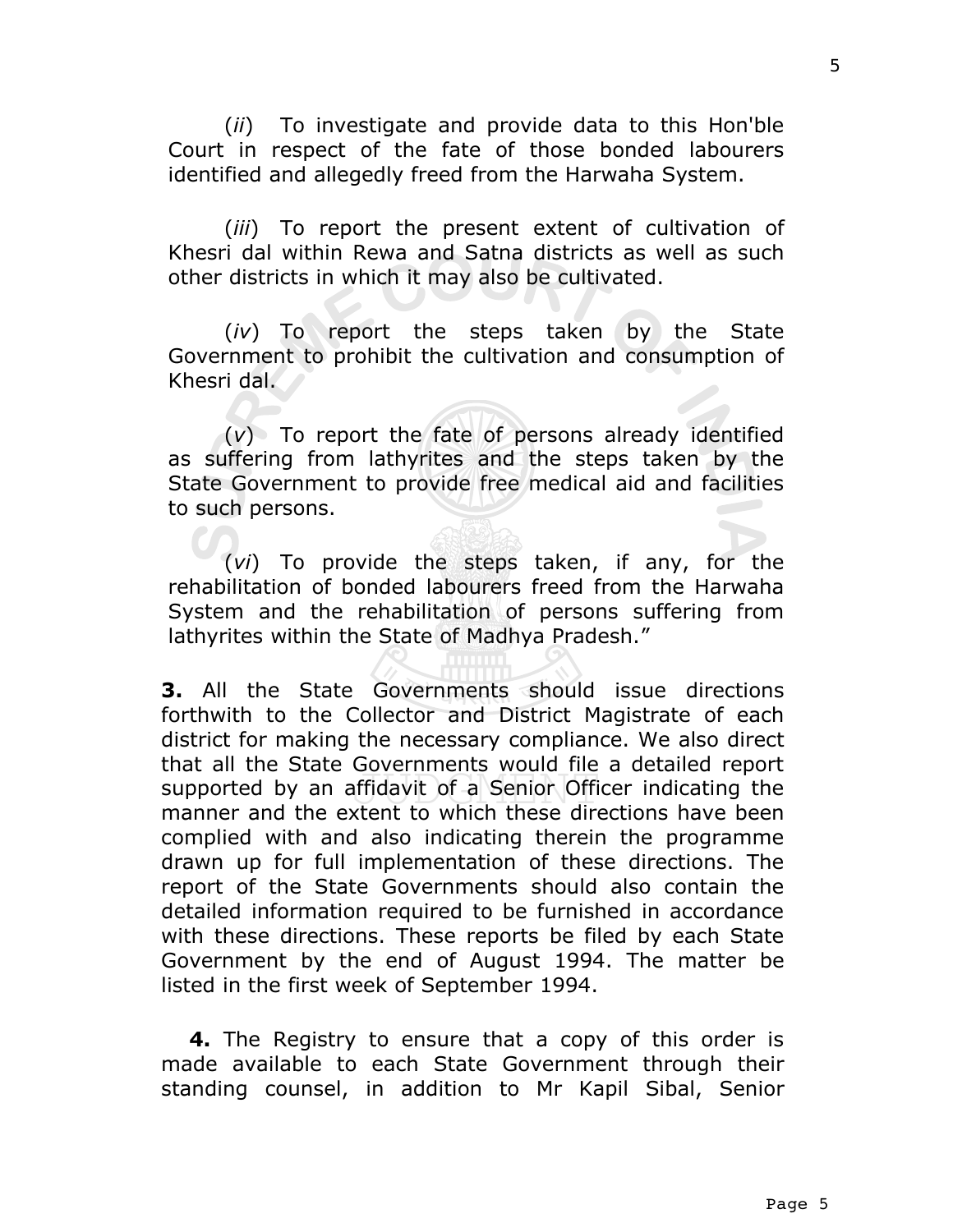Advocate and the other learned counsel appearing in these matters."

4. The National Human Rights Commission (for short the 'NHRC') has been entrusted with the responsibility of monitoring and overseeing the implementation of its directions as well as provisions of the BLS (A) Act in all the States and Union Territories vide this Court's order dated 11.05.1997. The Expert Group constituted by the NHRC submitted its Action Taken Report (ATR) on 6.6.2001 and this Court vide order dated 5.5.2004 reported in *Public Union for Civil Liberties v. State of Tamil Nadu & Ors.* (2004) 12 SCC 381 gave

the following directions:

"*1*. All States and Union Territories must submit their status report in the form prescribed by NHRC every six months.

**Q** Immin

*2*. All the State Governments and Union Territories shall constitute Vigilance Committees at the district and subdivisional levels in accordance with Section 13 of the Act, within a period of six months from today.

*3*. All the State Governments and Union Territories shall make proper arrangements for rehabilitating released bonded labourers. Such rehabilitation could be on land-based basis or non-land basis or skilled/craft-based basis depending upon the choice of bonded labourer and his/her inclination and past experience. If the States are not in a position to make arrangements for such rehabilitation, then it shall identify two philanthropic organisations or NGOs with proven track record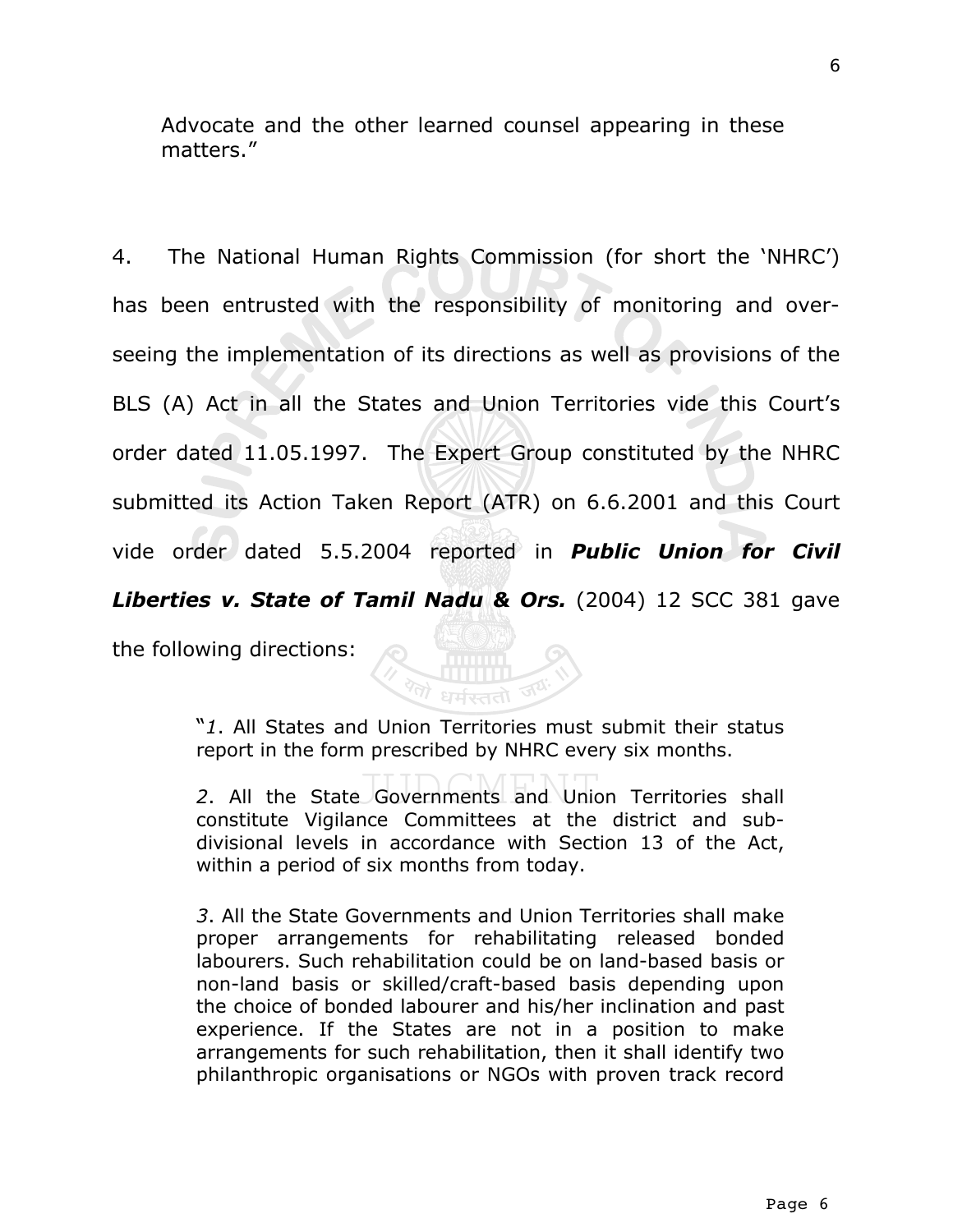and good reputation, with basic facilities for rehabilitating released bonded labourers within a period of six months.

*4*. The State Governments and Union Territories shall chalk out a detailed plan for rehabilitating released bonded labourers either by itself or with the involvement of such organisations or NGOs within a period of six months.

*5*. The Union and State Governments shall submit a plan within a period of six months for sharing the money under the modified Centrally Sponsored Scheme, in the case where the States wish to involve such organisations or NGOs.

*6*. The State Governments and Union Territories shall make arrangements to sensitise the District Magistrate and other statutory authorities/committees in respect of their duties under the Act."

5. The NHRC later submitted yet another report on 10.8.2009 highlighting the remedial steps to be taken for eradication of bonded labour and child labour in the country. The NHRC in its report stated that its officials had been conducting detailed reviews on the status of the implementation of the Act in the various States/Union Territories (UTs). The report stated that these reviews were forwarded by the NHRC to the respective States/UTs for the necessary follow up action, and they were required to submit ATR to the NHRC. The NHRC has stated as follows:

"ATRs have been received from most of the State Governments but as they were incomplete they had to be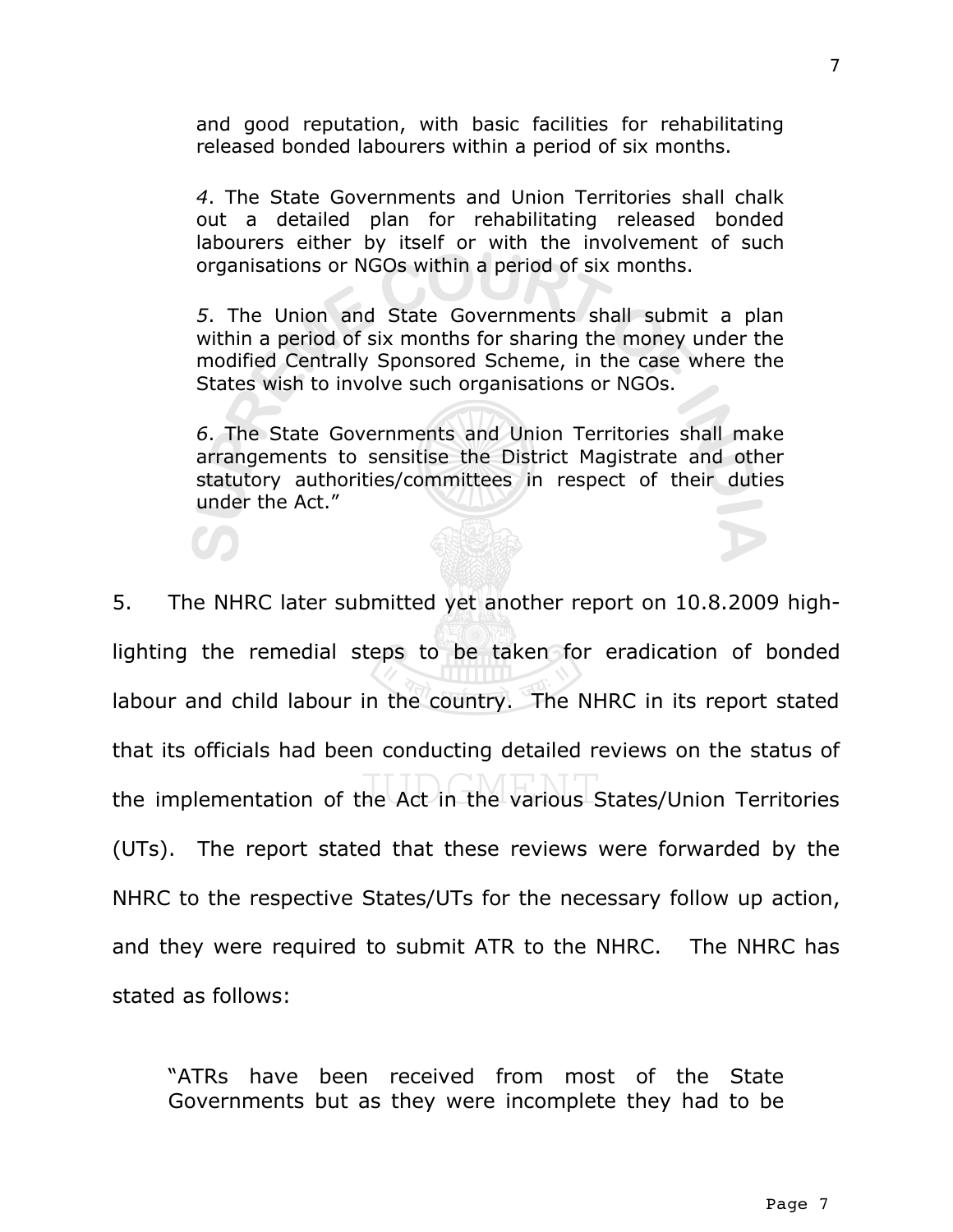returned for clarification and furnishing additional information before they could be accepted by the Commission. These States are being reminded and this will continue till follow up action is completed. Repeat visits to a few States (Orissa, M.P., Chattisgarh, Jharkhand, Punjab, Rajasthan, Karnataka and Bihar) have to be undertaken as the track record of compliance with the directions issued by the Commission is considered to be unsatisfactory by these States."

6. A review noticed that the States/UTs were supposed to receive assistance to the tune of Rs.2 Lakh per district once every 3 years for conducting surveys. However surveys had been conducted only a few States, that too in respect of only a few selected areas. Further, it was also noted that in many instances bonded labourers were found and reported, the district administration had relented and dropped the cases. The NHRC in its report cited the instances of Tamil Nadu to the following effect: JUDGMENT

"….. to illustrate, in Tamil Nadu, 25000 cases out of 38,886 (cases of ) bonded labourers identified were dropped leaving only 13,886 bonded labourers;

….. in Malkangiri district (which falls in the KBK region) a survey was conducted in 2001-02 with the help of NGO's (where) 707 bonded labourers were identified but (the) district administration dropped 688 cases leaving only 19 bonded labourers to be release."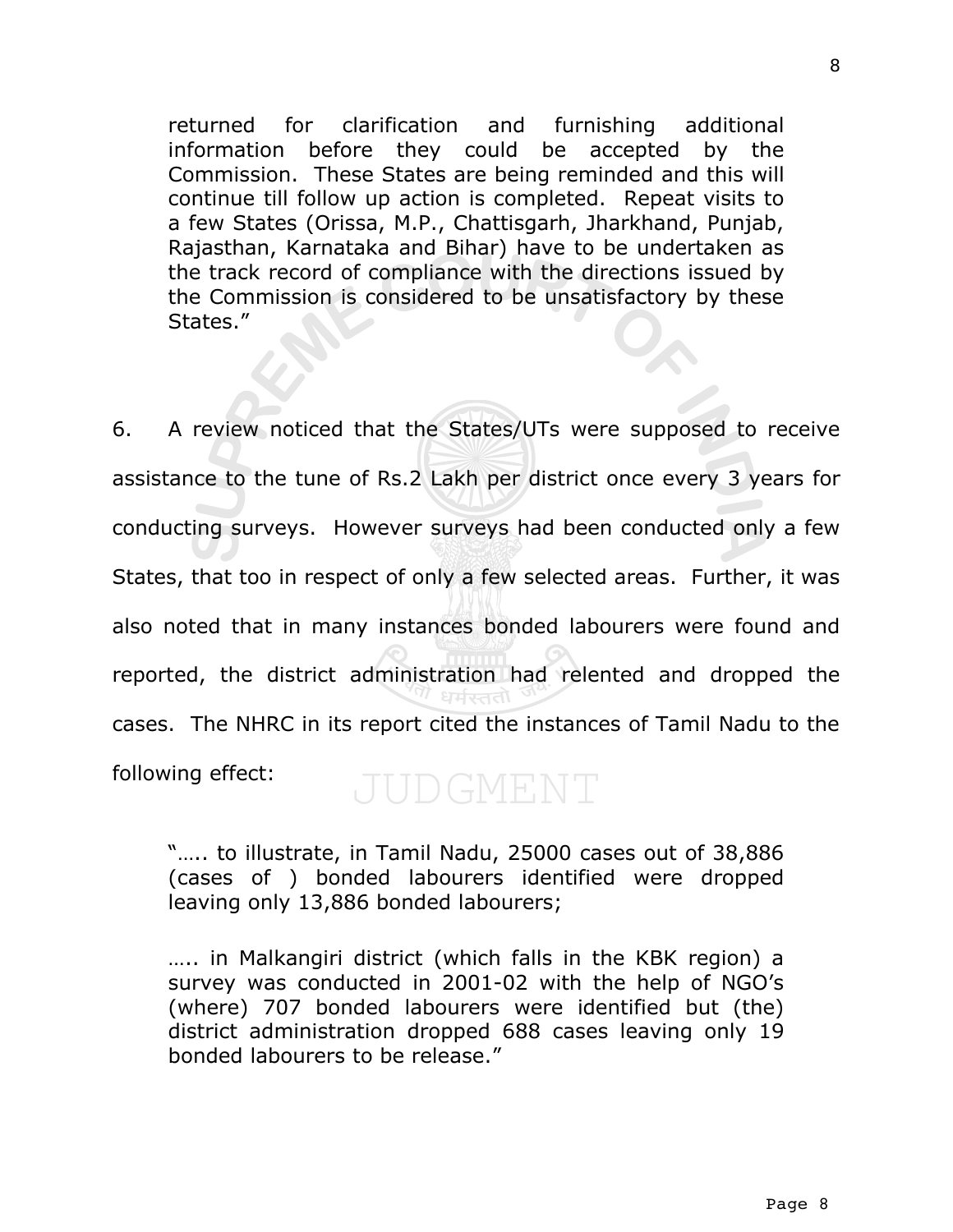7. The NHRC further states that Investigation/inquiry into specific complaints about bonded labourers were generally left by the States/UTs to be undertaken by the field officers of very low ranks who lack both professionalism as well as sensitivity to conduct such inquires and even existence of bonded labourers were detected in the States/UTs, States/UTs permitted compromise or settlement though the Act itself does not contemplate such a measure. The NHRC noted with concern that though one of the modes of identifying and detecting existence of bonded labour was conducting raids on households and workplaces, this however, had not been taken recourse to by most States, except the State of Maharashtra. The NHRC in its report stated that even though the guidelines on the methodology of identification of bonded labourers formulated by Shri S.R. Shankaran, Chairman of the Expert Group constituted in the year 2001-02 had been circulated to all the States/UTs but there was no evidence on the ground of them being adopted and implemented. The report further pointed out that according to the Ministry of Labour the following features came out clearly in the reports received from the States: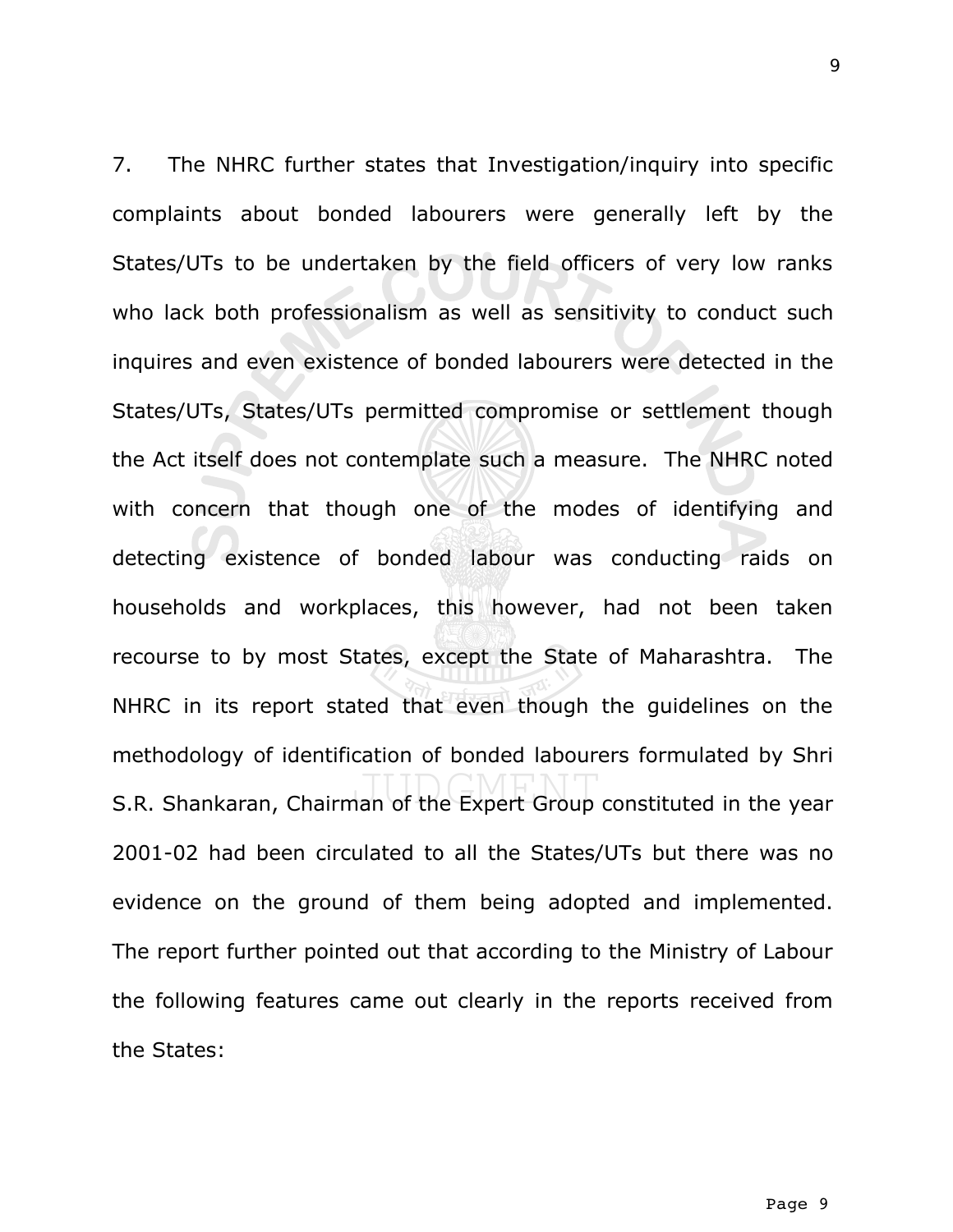"a) No fresh surveys are being conducted in the States. Wherever surveys have been conducted in the last few years, no bonded labourers could be found.

b) Whereabouts of about 20,000 bonded labourers are reported to be untraced. Registers about bonded labourers identified, released and rehabilitated are not being maintained as required under Rule 7 of the BLS (A) rules.

c) Budget provisions are not being made on the ground that there are no bonded labourers.

d) All the Union Territories have been reporting that they have no Bonded labourers."

8. The NHRC accordingly requested this Court to give the following directions to the States/UTs: DGMENT

"a) Periodical conduct of survey in the affected areas is one of the measures which would source eradication of bonded labour system in compliance with the BLS (A) Act. Section 14(e) of the Act casts a statutory responsibility on the Vigilance Committees constituted in each district such surveys. It suggested that fresh survey be conducted by all States and repeated once in three years.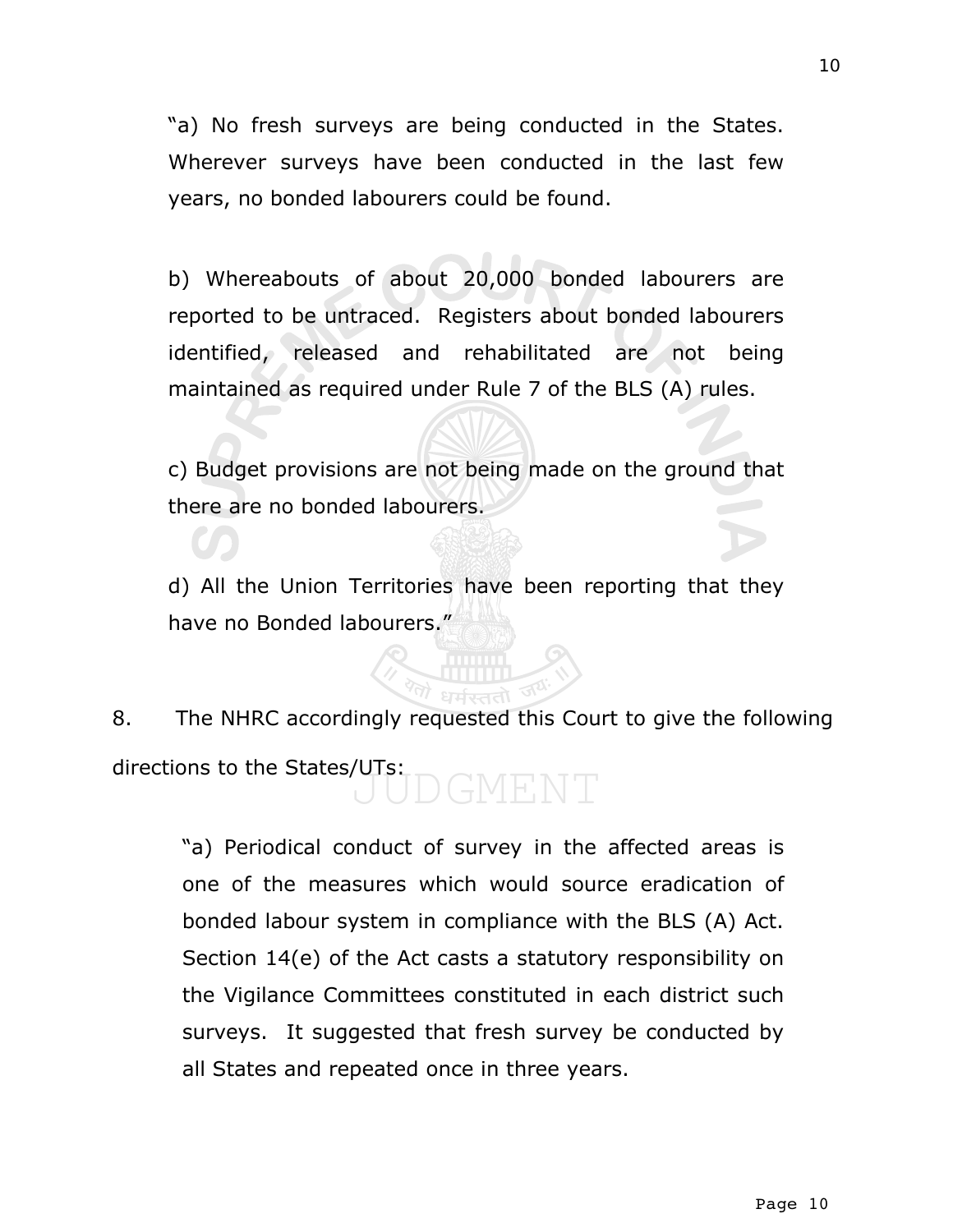b) The constitution of Vigilance Committees in all States at district and sub-divisional level was a necessary step in the process of property conducting surveys. Further these committees should be reconstituted once every 2 years.

c) Since there was a need for a proper methodology for conducting such surveys it also suggests that the Guidelines issued by Shri S.R. Shanakaran, Chairman of the Expert Committee constituted by the NHRC be adopted with suitable modifications to suit local conditions.

d) While disposing of cases under the BLS (A) Act the trying Magistrate should have recourse to the summary procedure as laid down in Section 21(2) of the Act in all cases brought before him.

e) It was also suggested that to make the rehabilitation package under the Centrally Sponsored Scheme more meaningful, there was a need for it not to be confined to the limit of Rs.20,000, at which it stands at present."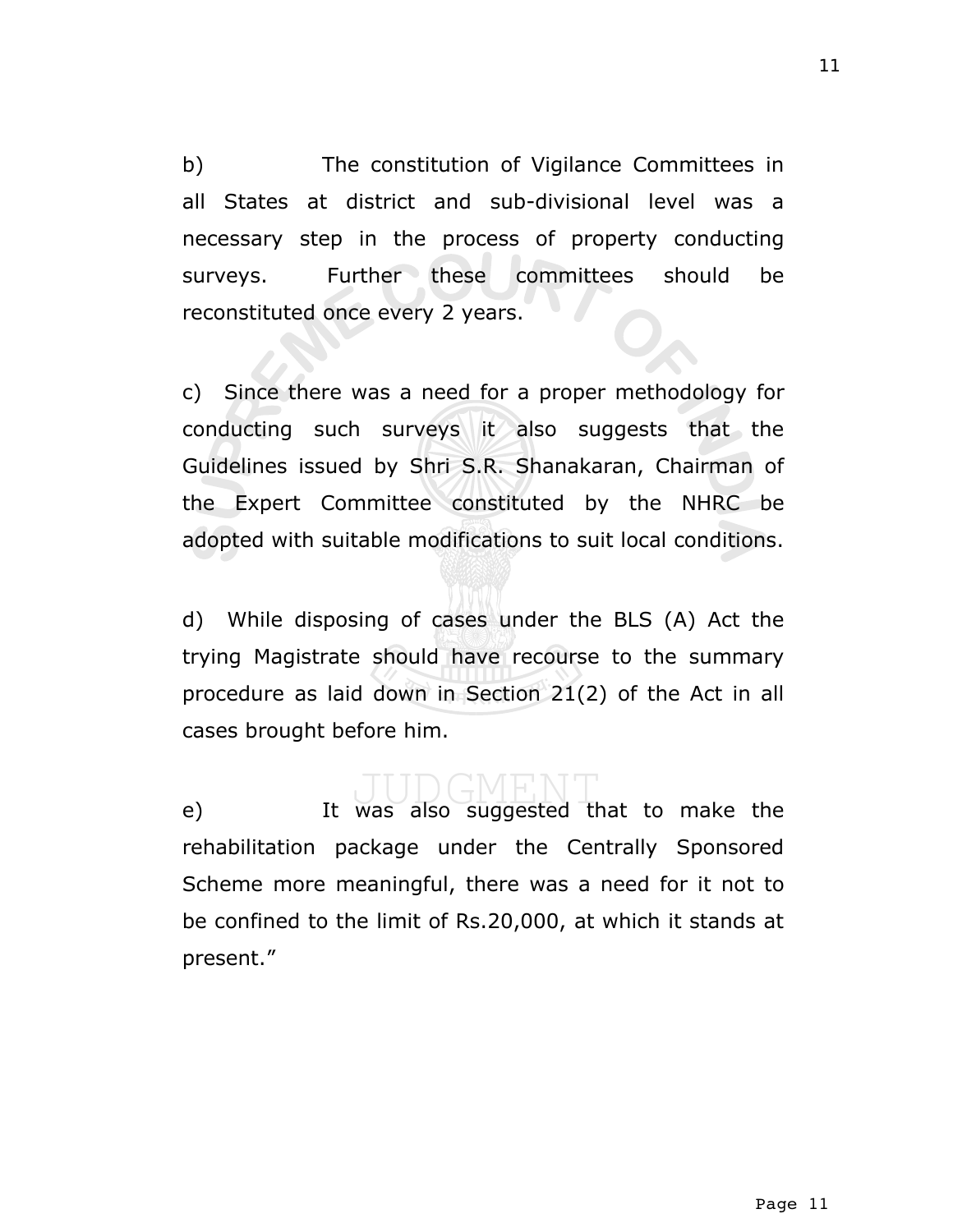9. This Court, vide its order dated 9.7.2010, directed all the States/UTs to file their response to the NHRC's report. The States/UTs were required to respond at least on the following aspects:

- a) When was the last bi-annual report by the concerned State/UT submitted to the NHRC?
- b) When was the last survey, as stipulated under the Act undertaken by the State/UT?
- c) Whether the Vigilance Committee for the implementation of the Act has been constituted in all the districts in the States/UTs?

10. This Court vide its order dated 1.10.2010, following the note submitted by the *amicus curiae* on 27.9.2010, directed the Union of India to submit the data as to the amount which the Centre is releasing to the States/UTs and whether they were, in fact, using the amount for the purpose for which they were released.

11. In pursuance to that order, the Union of India filed its affidavit on 16.12.2010. It was noticed that only five states had, till then, furnished utilization certificates to the Union of India indicating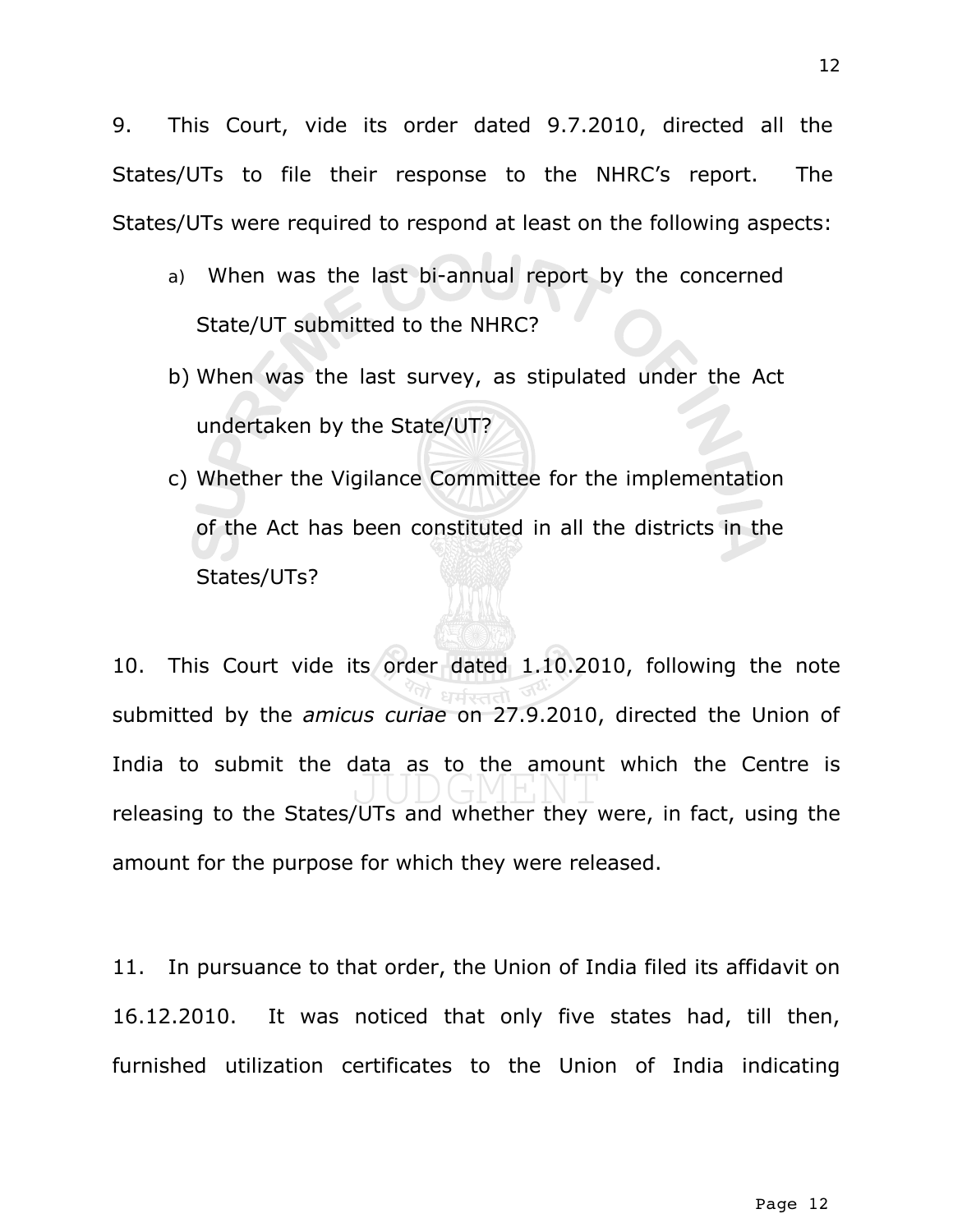utilization of central funds for survey. This Court, then, passed an order on 16.12.2010 directing the Union of India to call for the utilization certificates from all the States. Union of India later in its affidavit on 25.4.2011 stated that the Ministry of Labour and Employment has provided Rs.494 lakhs as Central Assistance for conducting surveys to the various State Governments during the periods from 2001-2001 to 2009-2010. The Affidavit revealed that, in majority of the States, no surveys have been conducted after the year 2002-2003, namely, Punjab, Rajasthan, Karnataka, Orissa, Bihar, Jharkhand, Arunachal Pradesh, Chhattisgarh, Uttrakhand. It was stated that only a handful of States have conducted surveys in subsequent years, and that in many instances, the Survey Reports were still awaited.

12. This Court then passed an order dated 25.4.2011 directing the States of Haryana and Andhra Pradesh to explain what steps they have taken to implement the provisions of 1976 Act. Noticing that those States were not taking effective steps, this Court passed another order dated 26.8.2011 directing them to submit their Accounts to the Ministry of Labour, Government of India with regard to disbursement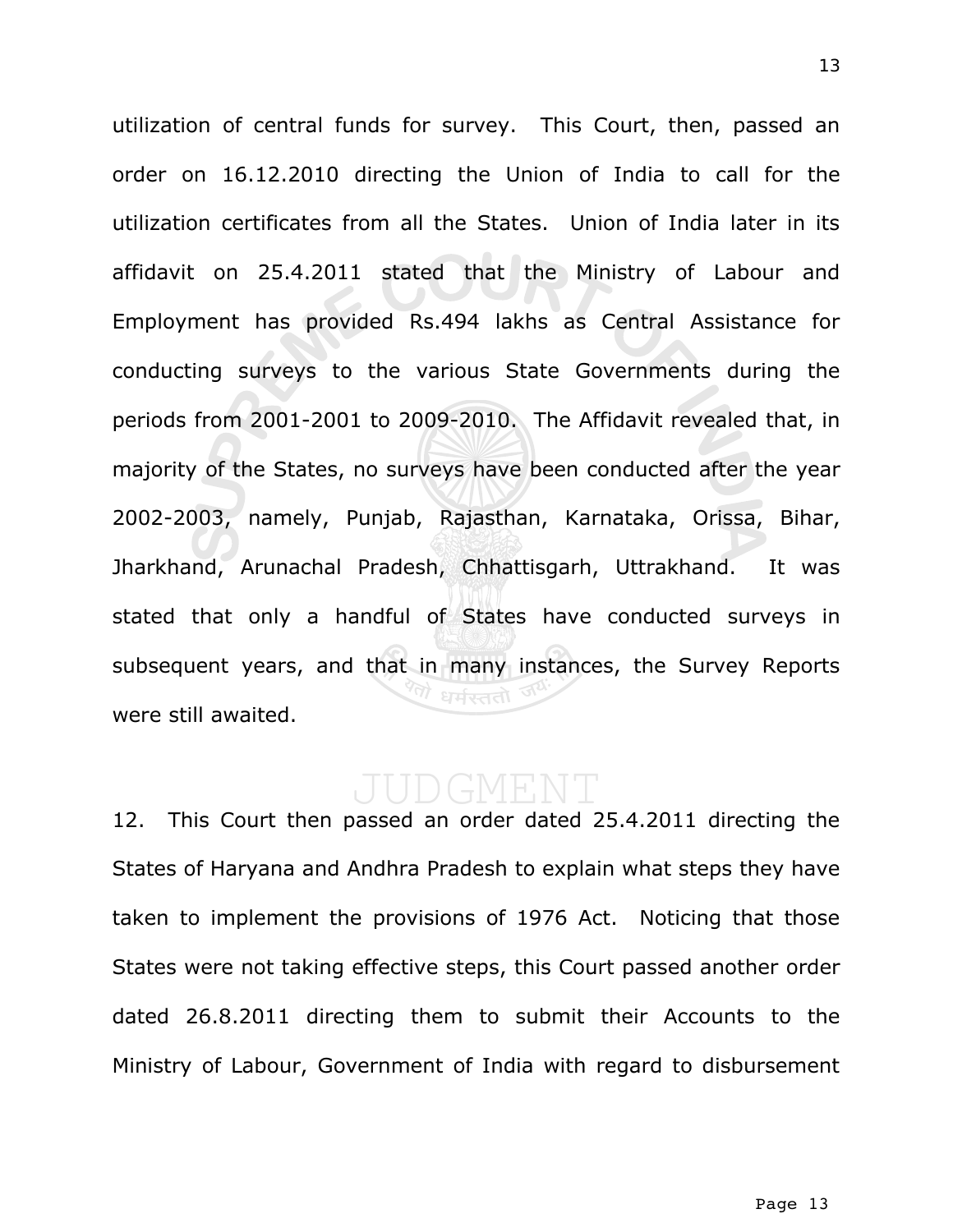of amounts by Central Government for survey and rehabilitation of bonded labour. The responses from those States are far from satisfactory.

COUR>

13. The NHRC submitted its revised report dated 3.9.2011 before this Court. We notice that the response from the States to the said report is also not satisfactory. The revised report of the NHRC reiterated that the analysis of the half yearly report sent by the States/UTs reveals the following aspects:

"(i) The reports appear to have been prepared in a very casual and stereotype manner.

(ii) They contain mostly nil information as far as conducting fresh surveys for identification of bonded धर्मस्तत labourers is concerned.

(iii) In some States like UP nearly 700 released bonded labourers have been awaiting rehabilitation for years due to no provision of funds in the budget needed for rehabilitation.

(iv) The outcome of legal and penal action against the offending employers or bonded labour keepers is nil.

(v) Not a single case has been reported so far which goes to show that an offending employer had been convicted by way of imprisonment.

(vi) It is almost confirmed beyond doubt that (a) efforts at identification of bonded labourers through fresh surveys are lackadaisical and the outcome of such surveys is nil (b) there is inordinate delay in securing rehabilitation of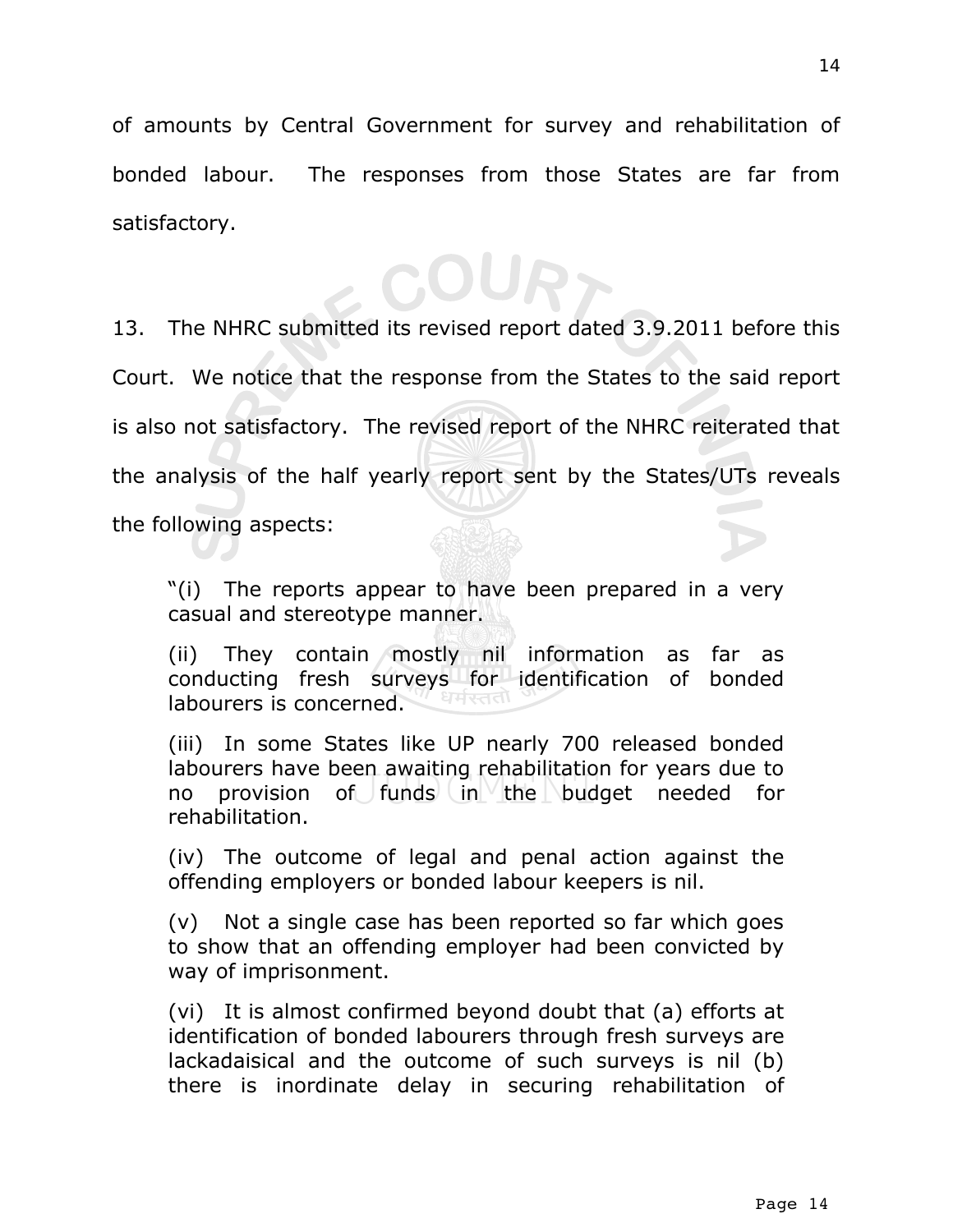released labourers and (c) the penalties awarded are not proportional to the judicial severity of the crime."

14. The NHRC further stated that while examining about 400 cases, only in one case, the Commission found that the ground level situation confirmed to fulfillment of all requirements under the Minimum Wages Act, that the employer paid wages according to the law and has not detained anyone. Report states that workmen are usually recruited to brick kilns by middlemen on payment of an advance or other allurements, but at the close of the brick kilns operations, the advances paid at the time of recruitment are adjusted with wages due to the workmen in an arbitrary manner, to the disadvantage of the worker. It is unnecessary to dilate the matter further. Suffice it to say that on 30.6.2011, in all 2780 cases involving about 1 lakh bonded labourers have been registered in the Commission and presently 841 cases are under consideration of the Commission. The NHRC also specifically brought to the knowledge of this Court, two specific complaints, which are pending for compliance before the Government of Andhra Pradesh and with the Governments of West Bengal, Jharkhand, Bihar and NCT of Delhi. The NHRC has sought proper directions from this Court so that the concerned States would take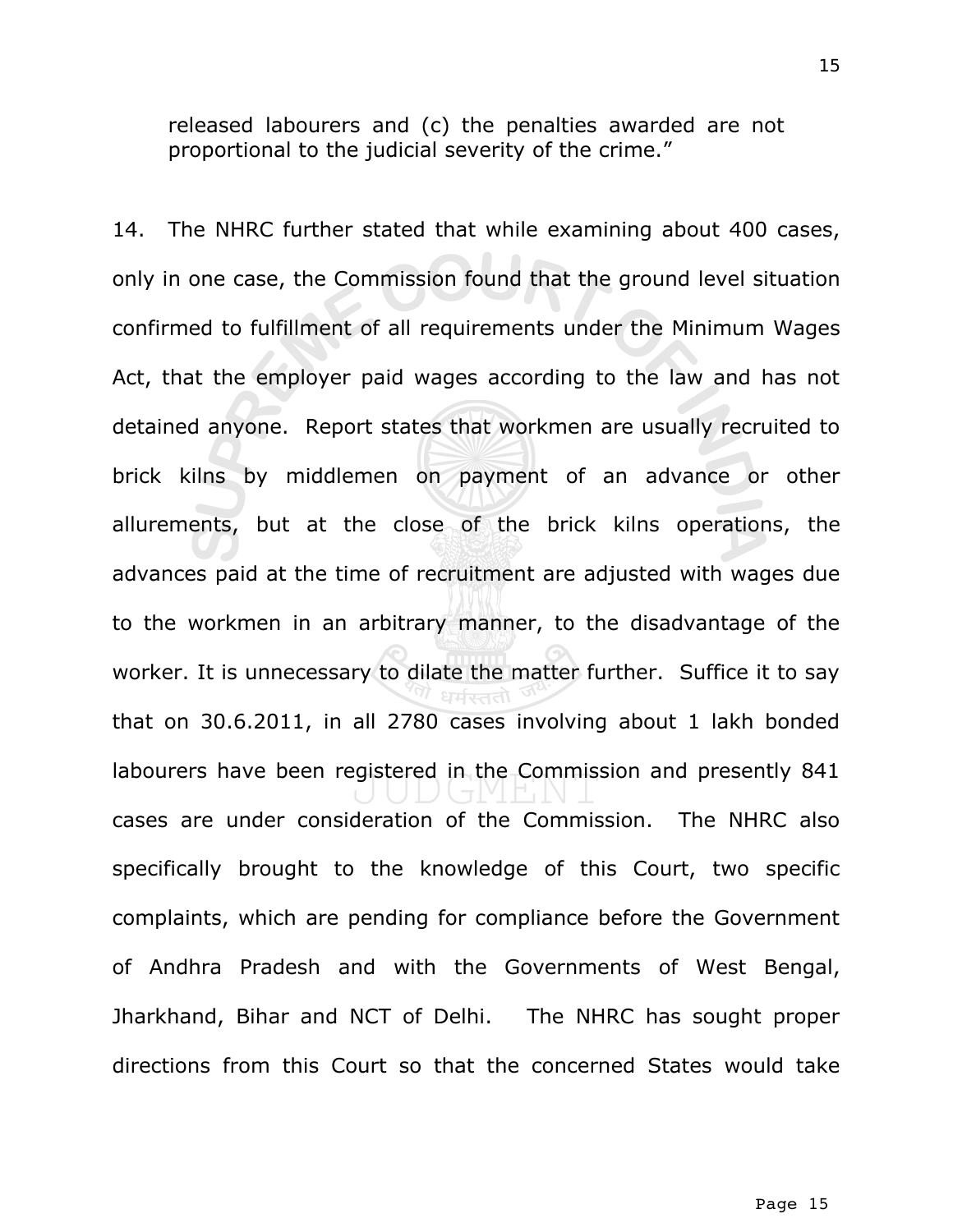steps for reporting compliance to NHRC at the earliest. It is useful to refer to the situations in the States of Andhra Pradesh, West Bengal, Jharkhand, Bihar and NCT of Delhi, which are as follows:

# "**RE: ANDHRA PRADESH**

22. The first complaint is with respect to the State of Andhra Pradesh and pertains to the plight of labourers working in stone quarries on National Highway No. 9 at a distance of about 22 kms from Vijaywada. The issue was brought to light in 2005. However, despite repeated efforts when no results were forthcoming, the NHRC constituted a team to interact with the labourers and submit a detailed report. The team accordingly submitted its report "confirming the allegation that as many as 5000 quarry workers at the time of the visit [i.e.30.06.09 to 5.07.09] were living and working under conditions of debt bondage." Pursuant to the report "even though the Chief Secretary appeared in person before the Commission on 5.10.09 and gave an assurance about the implementation of labour laws and provision of basic facilities, till date that action on the part of the State Government and the District Administration, Krishna remains incomplete and the State Government is seeking time again and again.

### **RE: WEST BENGAL, JHARKHAND, BIHAR AND NCT OF DELHI**

23. The second complaint of then NHRC pertains to the plight of bonded children from West Bangal, Jharkhand and Bihar working under bonded conditions in certain Zari Factories of Kotlamubarakpur Police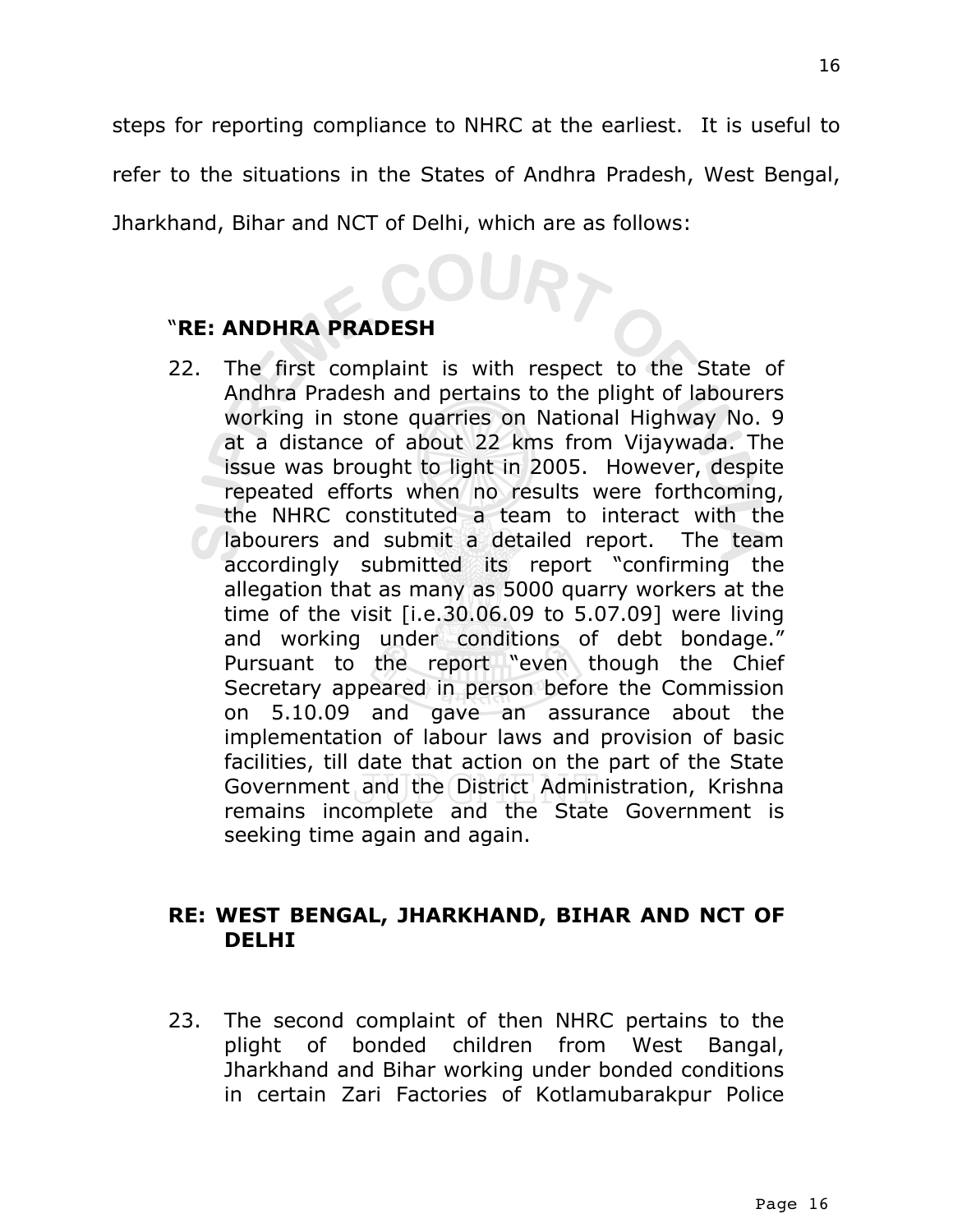Station area of Delhi had been released and rescured through raids "no steps have been taken by the administration of NCT of Delhi for issue of release certificates to the victims and for their rehabilitation. Instead of handing over the release certificates to the victims, these were sent to the Resident Commissioners of the three originating States namely West Bengal, Jharkhand and Bihar." The NHRC has further pointed out that "in the process more than 2 years lapsed and the children who were supposed to have been rehabilitated by now could not be rehabilitated due to acts of negligence both of the part of Government of NCT of Delhi [as] also [the] Government[s] of Bihar, West Bengal and Jharkhand." Even though the complaint dates back to 2005 and proceedings were initiated by the NHRC in 2006, "till date there is no confirmation from the" States concerned "as to whether all the 129 working children who were rescued and released from work in the Zari making units of NCT of Delhi have been fully rehabilitated."

15. Shri A.K. Ganguly, learned senior counsel who assisted the Court as *Amicus Curiae*, submitted that in the light of the NHRC report dated 10.8.2009 and the affidavits filed by the States/UTs and the Union of India and subsequent revised report of NHRC dated 3.9.2011, it is imperative that certain directions are to be issued to the various States/UTs for proper implementation of the provisions of the 1976 Act.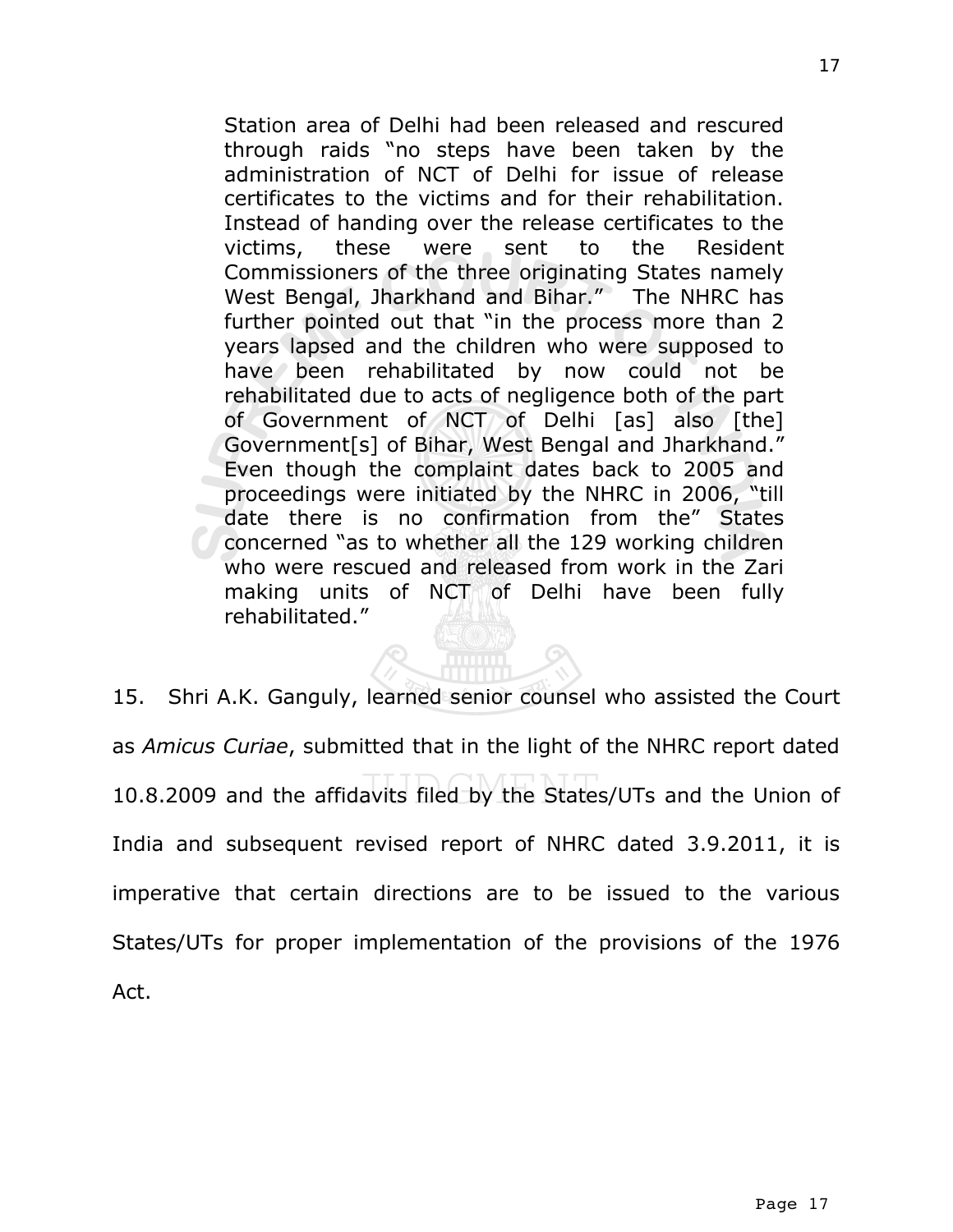16. After hearing the *amicus curiae* and other learned counsel appearing in these proceedings and also taking note of the previous orders passed by this Court, we are inclined to give the following directions, apart from the directions already issued:

- (1) Fresh surveys be conducted periodically once in three years in all the States/UTs in accordance with the provisions of the Act and the revised report, the findings of the survey should be made a part of a computerized data base available on the websites of all concerned.
- (2) The responsibility of conducting the surveys is on the District Level Vigilance Committees and Sub Divisional Vigilance Committees of the States/UTs and such committees should submit their reports to the NHRC. This should be done in every three years and Committees also should be reconstituted in every three years.
- (3) Bonded labour, it may be noticed, is rampant in brick kilns, stone quarries, crushing mines, beedi manufacturing, carpet weaving, construction industries, agriculture, in rural and urban unorganized and informal sector, power looms and cotton handlooms, fish processing etc. The Vigilance Committees are directed to give more attention to these areas and take prompt action in case violation is noticed.
- (4) Large numbers of children are working as domestic help in the urban, town and rural areas with no chance to go to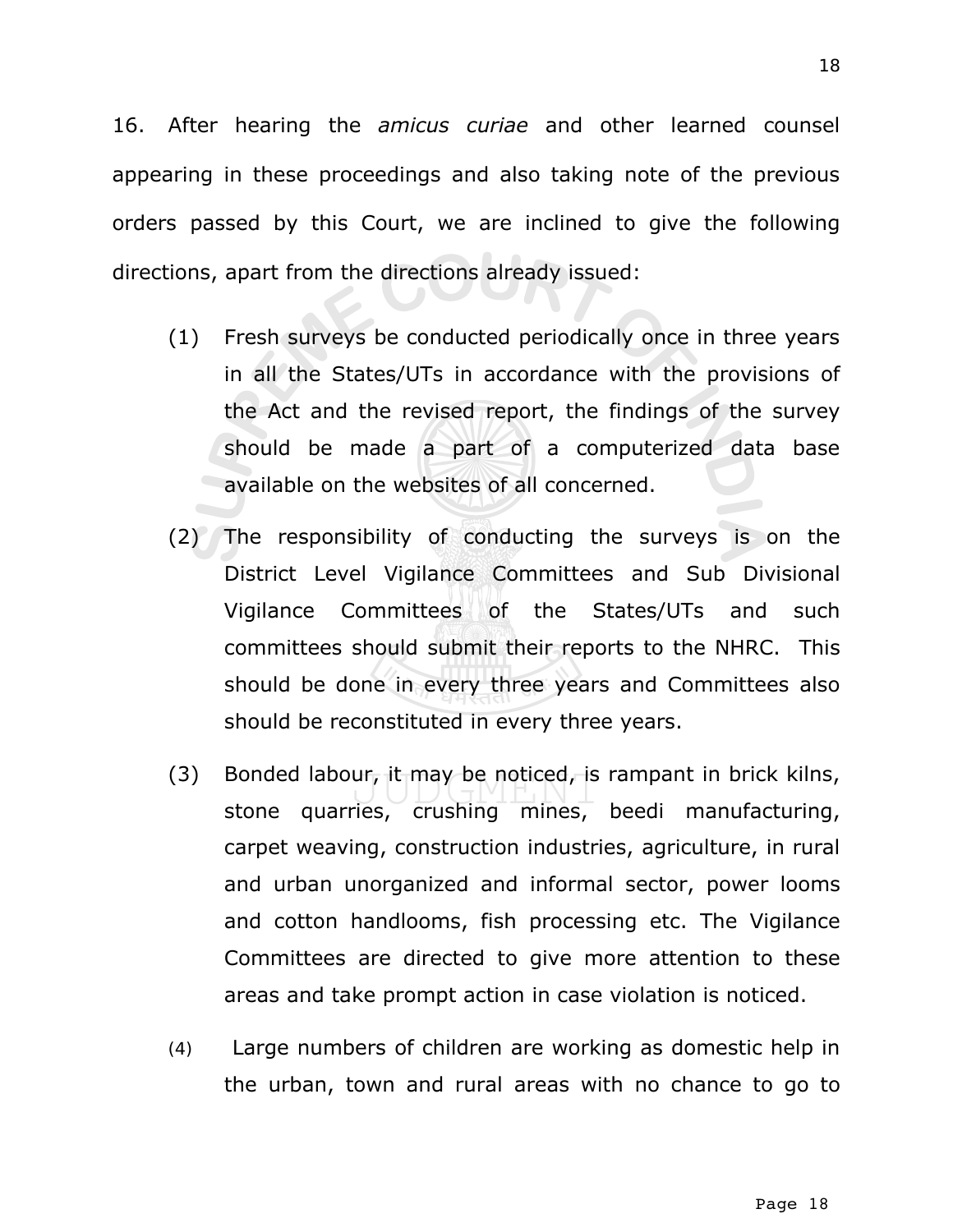schools even though the education from standard I to VIII is compulsory under the Right of Children to Free and Compulsory Education Act, 2009. Local Panchayats and local bodies should identify such children and ensure that they get proper education. We are not unmindful of the fact that in some households they treat the domestic help just like their children and give food, clothing and education but they are exception.

- (5) Many of the States/UTs reporting NIL status with respect to existence of Bonded labourers. This might be due to the faulty methodology adopted by them for conducting such surveys. Guidelines on the methodology of identification of bonded labourers formulated by Shri SR Shankaran, Chairman of the Expert Group constituted by the NHRC be followed and implemented by all the States/UTs with suitable modifications to suit local conditions.
- (6) All the States/UTs should calculate firm requirements of fund for rehabilitation of freed bonded labourers and steps be taken to enhance the rehabilitation package from the present limit of Rs.20,000.
- (7) The District Magistrates are directed to effectively implement Sections 10, 11 and 12 of the Act and we expect them to discharge their functions with due diligence, with empathy and sensitivity, taking note of the fact that the Act is a welfare legislation.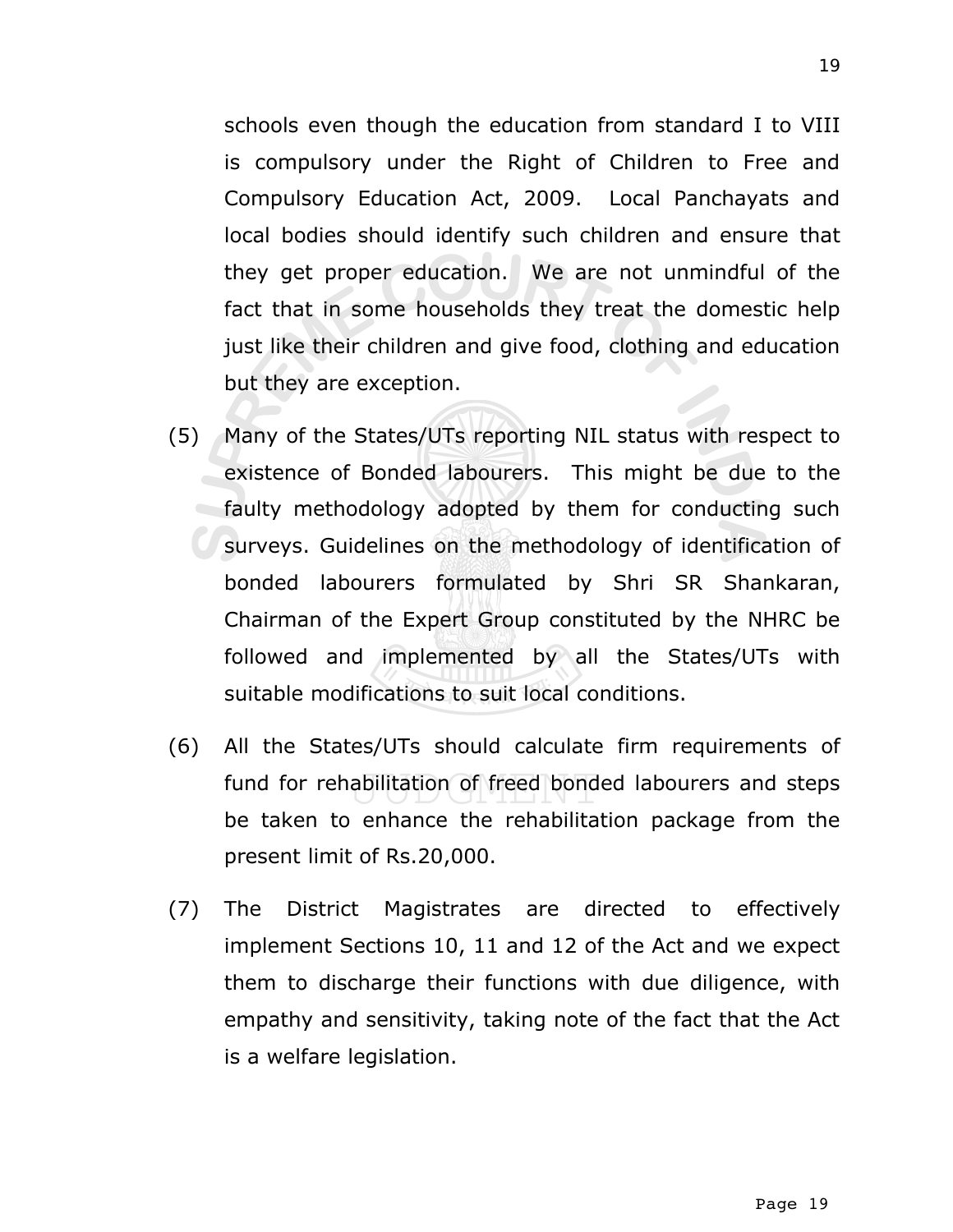- (8) The District Magistrate and the State Government / UTs would see that the Minimum Wages Act, the Workmen Compensation Act, the Inter- State Migrant Workmen Act, Child Labour (Prohibition and Regulation) Act are also properly and effectively implemented.
- (9) Directions are issued to all *Gram Panchayats*, local bodies to report, in case they come across any case of bonded labour, to the District Magistrate who will take appropriate follow up action under the Act.
- (10) The States of Andhra Pradesh, West Bengal, Jharkhand, Bihar and the NCT of Delhi are directed to ensure compliance with orders passed by the NHRC as highlighted in its revised report."
- (11) The States and the Union Territories should continue to submit 6 monthly reports to NHRC.
- (12) All the States / UTs to constitute Vigilance Committee, if not already constituted within six months."

17. This Court has already given various directions in its order dated 5.5.2004 passed in *Public Union for Civil Liberties v. State of Tamil Nadu and Others* (2004) 12 SCC 381, authorizing the NHRC to monitor the implementation of the provisions of the 1976 Act which we re-iterate and direct NHRC to effectively monitor and implement the